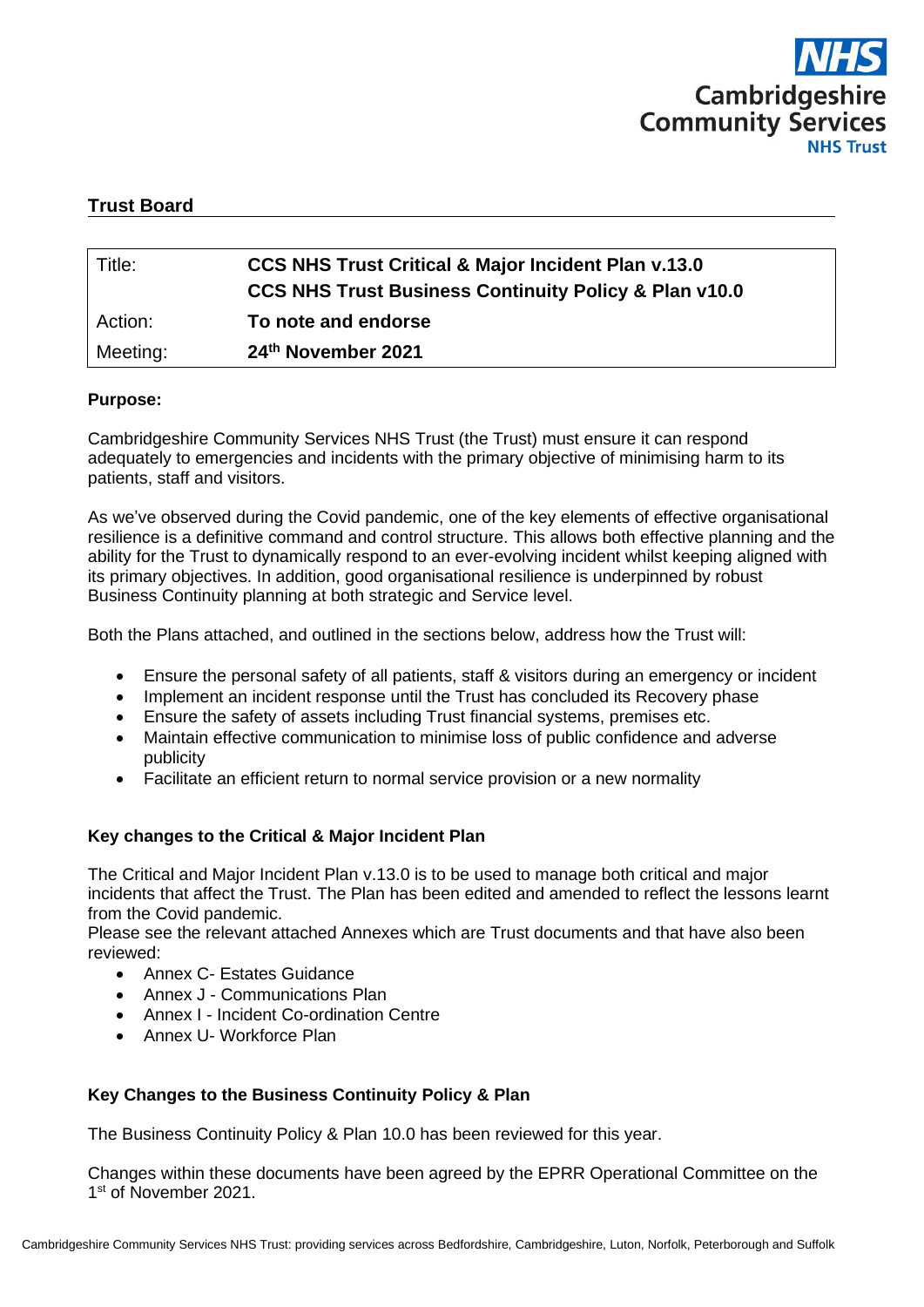# **Recommendation:**

The Board is requested to note and endorse the Trust Critical & Major Incident Plan 2021 v.13.0 and the revised Business Continuity Policy & Plan 2021 v10.0

|                    | Name                  | Title                  |
|--------------------|-----------------------|------------------------|
| Author:            | Jo Downey             | EPRR & PREVENT Lead    |
| Executive sponsor: | <b>Rachel Hawkins</b> | Director of Governance |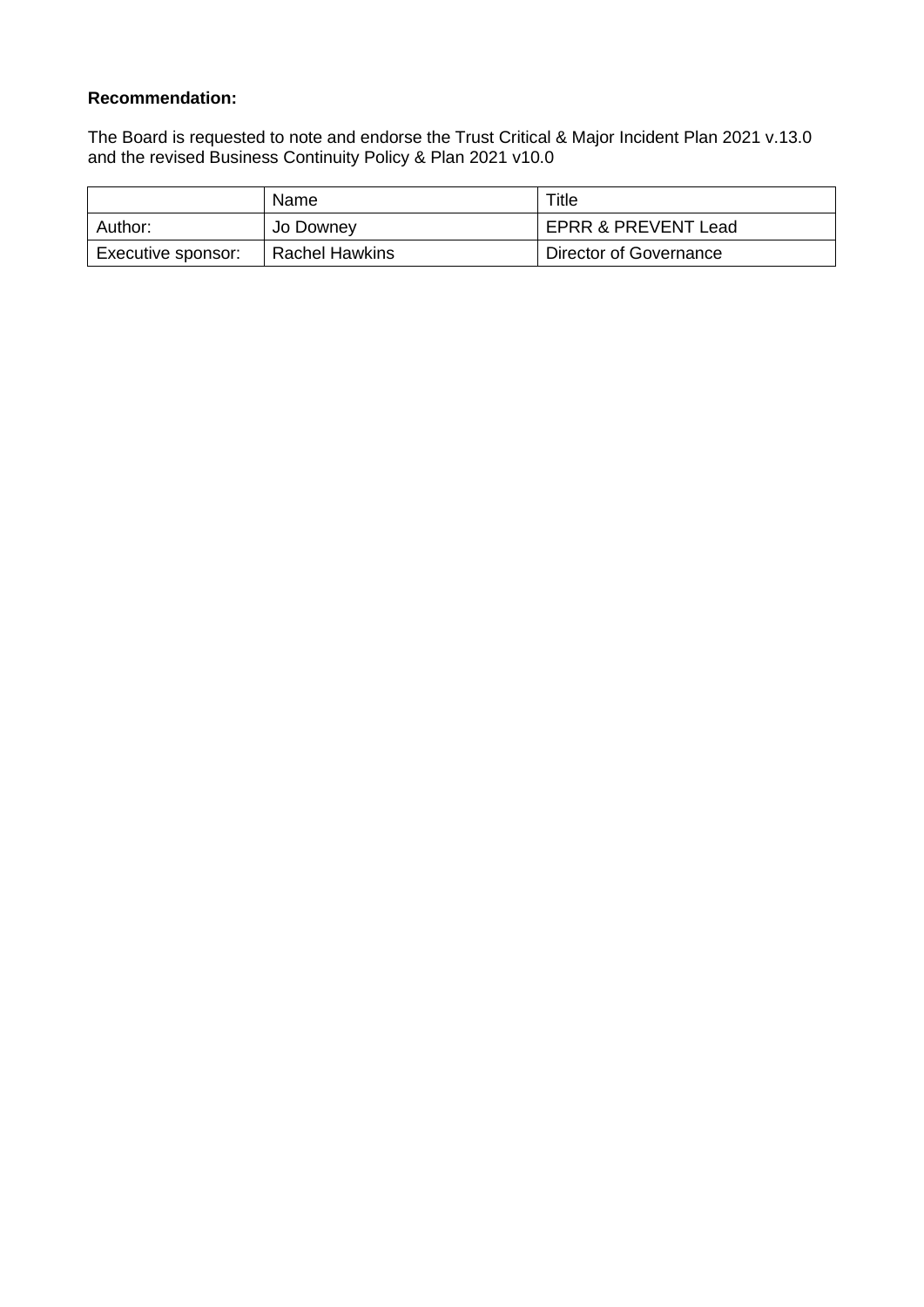# **Trust Objectives**

| <b>Objective</b>                     | How the report supports achievement of the Trust<br>objectives:                                                                                                                                                                        |  |  |  |
|--------------------------------------|----------------------------------------------------------------------------------------------------------------------------------------------------------------------------------------------------------------------------------------|--|--|--|
| Provide outstanding care             | To maintain safe effective services for patients and<br>staff throughout a critical and/or major incident                                                                                                                              |  |  |  |
| Collaborate with other organisations | The Critical & Major Incident Plan and the Business<br>Continuity Policy & Plan are based on multi agency<br>collaboration via the local Resilience fora whose<br>purpose is to continue care and services during a major<br>incident. |  |  |  |
| Be an excellent employer             | To enable staff to undertake their roles effectively and<br>to ensure staff and patient safety.                                                                                                                                        |  |  |  |
| Be a sustainable organisation        | To provide a framework for safe care throughout a<br>major incident and to minimise impacts on financial<br>systems, Trust premises etc.                                                                                               |  |  |  |

### **Trust risk register**

Risk 2470: There is a risk that the localised Business Continuity Plans for new services to the Trust are not current or in situ which may result in a failure of the service provision.

Risk 2844: There is a risk that due to adverse weather conditions there may be an impact on the Trust's ability to deliver services leading to a negative impact on patients.

Trust Covid19 risks on the risk register (43 risks in total at the current time)

Risk 3426: There is a risk that a winter surge and its pressures may affect Trust services leading to sub optimal care delivery.

### **Legal and Regulatory requirements:**

Civil Contingencies Act 2004

The Health and Social Care Act 2012

NHS England Emergency Preparedness Resilience and Response Framework 2015

NHS England Core Standards for Emergency Preparedness, Resilience and Response.

### **Previous Papers:**

| Title:                                              | <b>Date Presented:</b> |
|-----------------------------------------------------|------------------------|
| CCS NHS Trust Critical & Major Incident Plan v.12.0 | June 2020              |
| CCS NHS Trust Business Continuity Plan v.9.0        | June 2020              |

#### **Equality and Diversity implications:**

| <b>Objective</b>                                                                                                                                                       | How the report supports achievement of<br>objectives: |
|------------------------------------------------------------------------------------------------------------------------------------------------------------------------|-------------------------------------------------------|
| Achieve an improvement in the percentage of<br>service users who report that they are able to<br>access the Trust services that they require                           | n/a                                                   |
| To introduce people participation in our<br>diversity and inclusion initiatives to capture<br>the experience of hard to reach/seldom<br>heard/varied community groups. | n/a                                                   |
| To introduce wider diversity on recruitment<br>selection panels.                                                                                                       | n/a                                                   |
| To deliver customised training and<br>development for staff to further improve<br>awareness of diversity and inclusion.                                                | n/a                                                   |